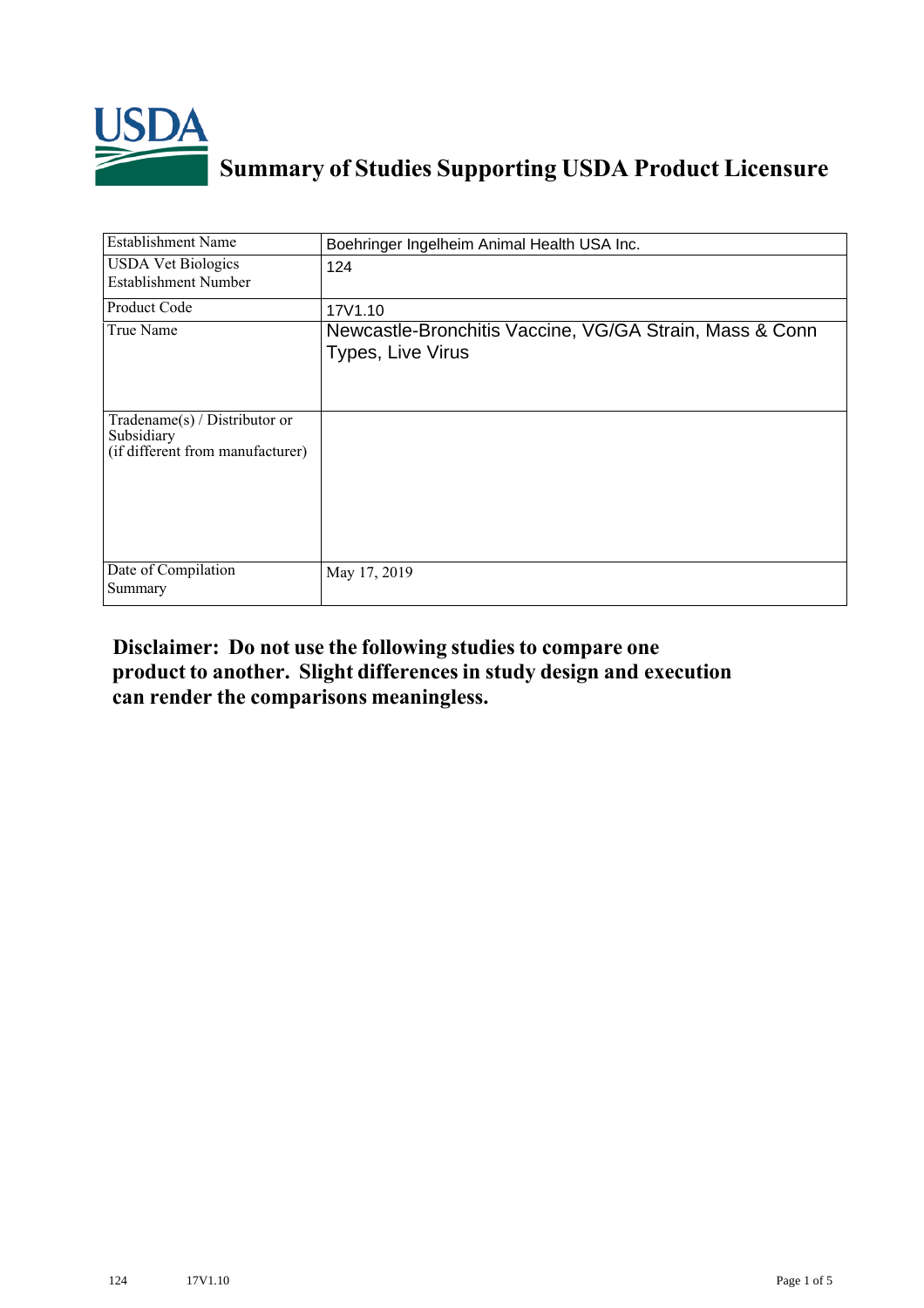| <b>Study Type</b>              | Efficacy                                                                                                                                                                                                                                                                                                                    |
|--------------------------------|-----------------------------------------------------------------------------------------------------------------------------------------------------------------------------------------------------------------------------------------------------------------------------------------------------------------------------|
| <b>Pertaining to</b>           | Avian infectious bronchitis virus, Connecticut type                                                                                                                                                                                                                                                                         |
| <b>Study Purpose</b>           | Demonstrate efficacy against avian infectious bronchitis virus,                                                                                                                                                                                                                                                             |
|                                | Connecticut type                                                                                                                                                                                                                                                                                                            |
| <b>Product Administration</b>  | Drinking water administration                                                                                                                                                                                                                                                                                               |
| <b>Study Animals</b>           | Chickens at 14 days of age                                                                                                                                                                                                                                                                                                  |
| <b>Challenge Description</b>   |                                                                                                                                                                                                                                                                                                                             |
| <b>Interval observed after</b> |                                                                                                                                                                                                                                                                                                                             |
| challenge                      |                                                                                                                                                                                                                                                                                                                             |
| <b>Results</b>                 | Study data were evaluated by USDA-APHIS prior to product<br>licensure and met regulatory standards for acceptance at the time of<br>submission. No data are published because this study was submitted<br>to USDA-APHIS prior to January 1, 2007, and APHIS only requires<br>publication of data submitted after that date. |
| <b>USDA Approval Date</b>      | January 11, 1984                                                                                                                                                                                                                                                                                                            |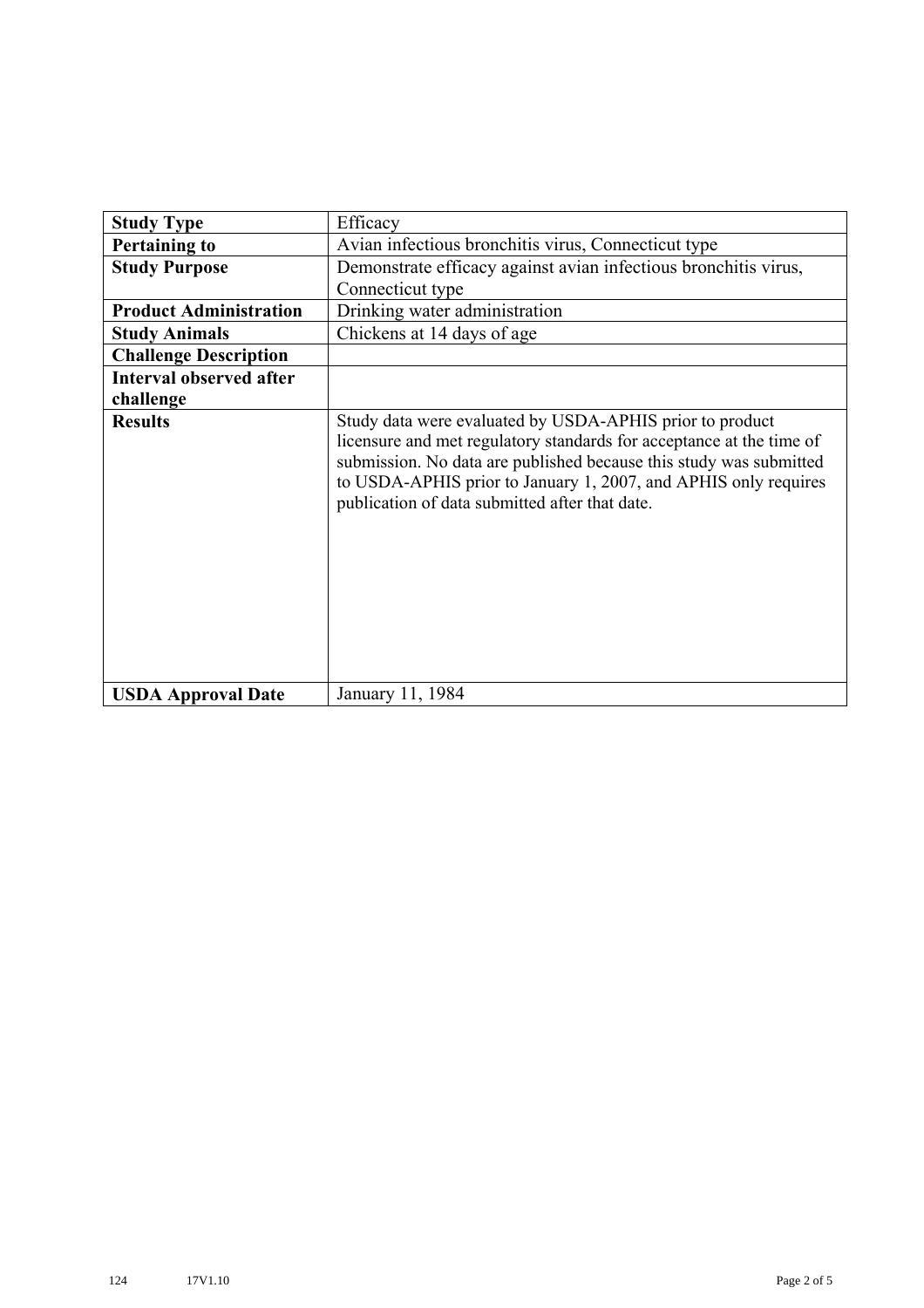| <b>Study Type</b>              | Efficacy                                                                                                                                                                                                                                                                                                                    |
|--------------------------------|-----------------------------------------------------------------------------------------------------------------------------------------------------------------------------------------------------------------------------------------------------------------------------------------------------------------------------|
| <b>Pertaining to</b>           | Avian infectious bronchitis virus, Massachusetts type                                                                                                                                                                                                                                                                       |
| <b>Study Purpose</b>           | Efficacy against avian infectious bronchitis virus, Massachusetts                                                                                                                                                                                                                                                           |
|                                | type                                                                                                                                                                                                                                                                                                                        |
| <b>Product Administration</b>  | Coarse spray                                                                                                                                                                                                                                                                                                                |
| <b>Study Animals</b>           | Chickens at day of age                                                                                                                                                                                                                                                                                                      |
| <b>Challenge Description</b>   |                                                                                                                                                                                                                                                                                                                             |
| <b>Interval observed after</b> |                                                                                                                                                                                                                                                                                                                             |
| challenge                      |                                                                                                                                                                                                                                                                                                                             |
| <b>Results</b>                 | Study data were evaluated by USDA-APHIS prior to product<br>licensure and met regulatory standards for acceptance at the time of<br>submission. No data are published because this study was submitted<br>to USDA-APHIS prior to January 1, 2007, and APHIS only requires<br>publication of data submitted after that date. |
| <b>USDA Approval Date</b>      | August 31, 1981                                                                                                                                                                                                                                                                                                             |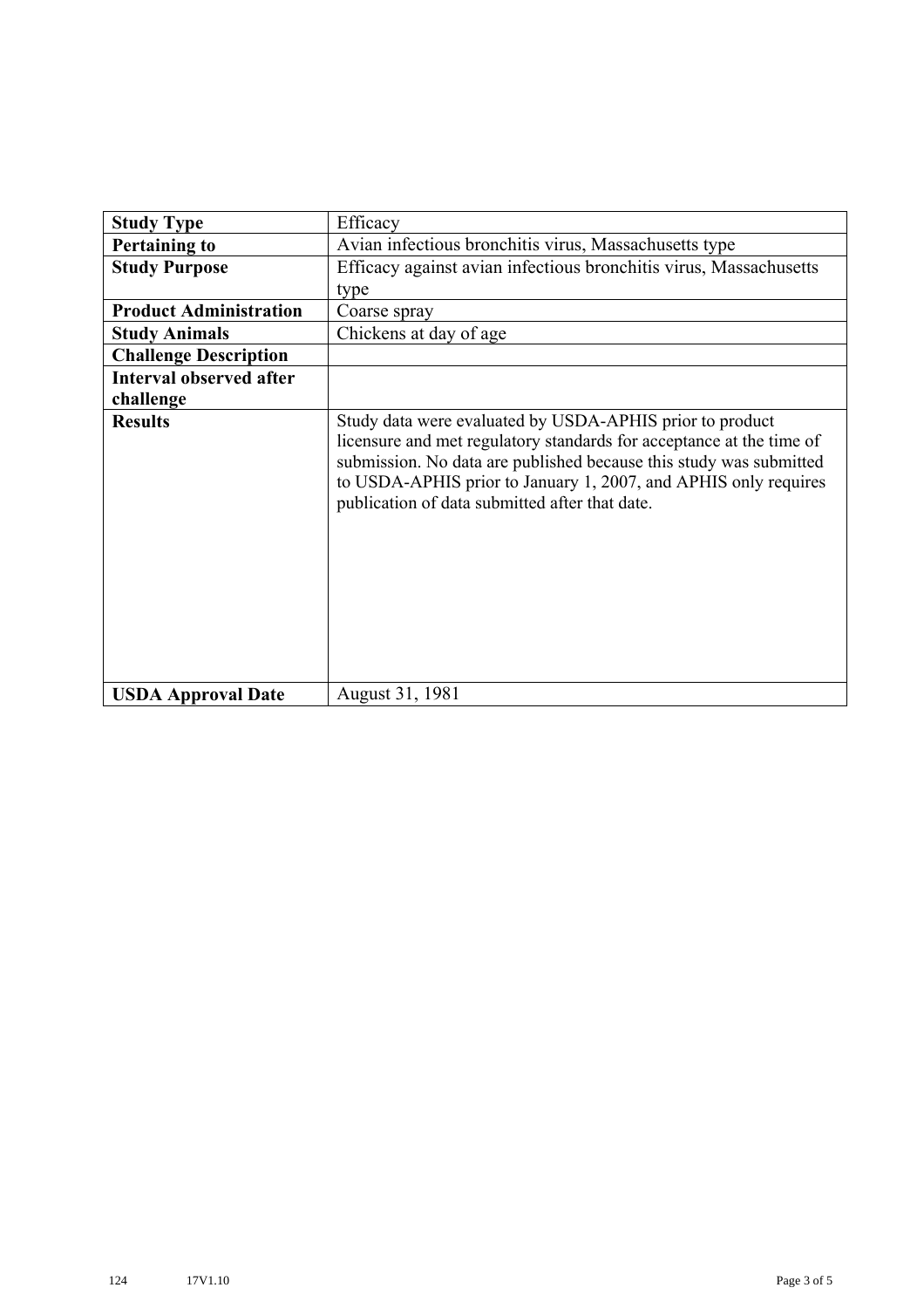| <b>Study Type</b>              | Efficacy                                                                                                                                                                                                                                                                                                                    |
|--------------------------------|-----------------------------------------------------------------------------------------------------------------------------------------------------------------------------------------------------------------------------------------------------------------------------------------------------------------------------|
| <b>Pertaining to</b>           | Avian infectious bronchitis virus, Connecticut type                                                                                                                                                                                                                                                                         |
| <b>Study Purpose</b>           | Demonstrate efficacy against avian infectious bronchitis virus,                                                                                                                                                                                                                                                             |
|                                | Connecticut type                                                                                                                                                                                                                                                                                                            |
| <b>Product Administration</b>  | Coarse spray                                                                                                                                                                                                                                                                                                                |
| <b>Study Animals</b>           | Chickens at day of age                                                                                                                                                                                                                                                                                                      |
| <b>Challenge Description</b>   |                                                                                                                                                                                                                                                                                                                             |
| <b>Interval observed after</b> |                                                                                                                                                                                                                                                                                                                             |
| challenge                      |                                                                                                                                                                                                                                                                                                                             |
| <b>Results</b>                 | Study data were evaluated by USDA-APHIS prior to product<br>licensure and met regulatory standards for acceptance at the time of<br>submission. No data are published because this study was submitted<br>to USDA-APHIS prior to January 1, 2007, and APHIS only requires<br>publication of data submitted after that date. |
| <b>USDA Approval Date</b>      | May 4, 1983                                                                                                                                                                                                                                                                                                                 |